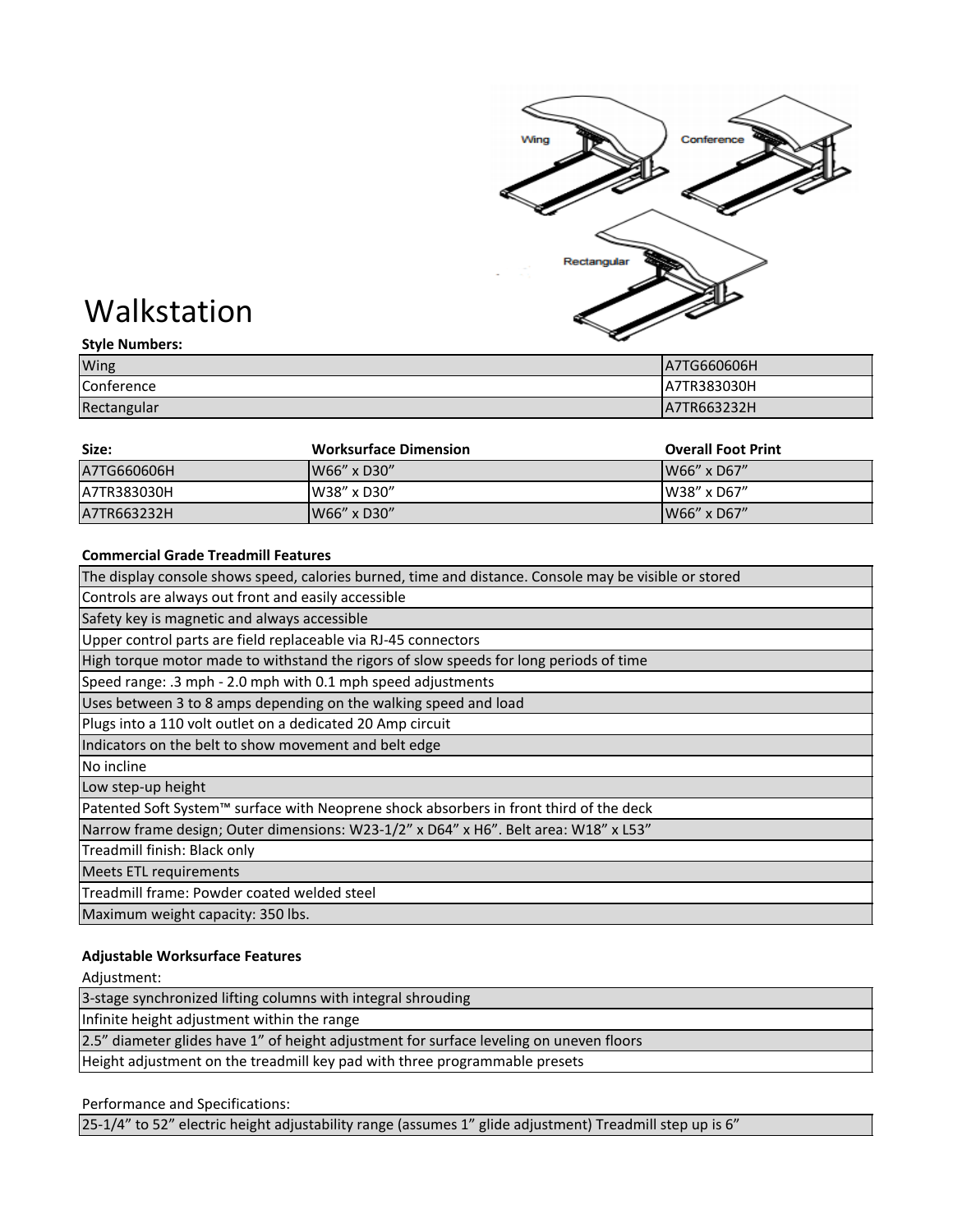Travel speed is 1.7" per second

Load capacity not dependent on weight distribution

360 lbs. (2-leg) dynamic load bearing capacity per table (including worksurface)

Lifting columns controlled by central control box to ensure synchronization

Built-in limiter switches

Soft stop motor eliminates abrupt starts and stops

Electrical – 120V, 60Hz, Single phase, 10% duty cycle. May draw 5 amps maximum under full load, idle current is typically 20mA

All assemblies meet or exceed ANSI/BIFMA standards

More than just a worksurface; add the right worktools and it becomes a fully adjustable workstation

Top Construction:

Core is 45 pound particle board

Surface is High Pressure Laminate

Urethane High Profile Edge is edge banded on the back and side to match the urethane finish on the front (user's) edge Reinforced where necessary with steel bars

Worksurfaces have pre-drilled mounting holes for the base and display console

Wire management is available

Standard Steelcase Laminates

Urethane High Profile Edge used for palm rest eliminates hard front edge and provides grip for balance

Urethane High Profile Edge color: Black and Felt

Front indent on worksurface gets user closer to the flat panel and keeps body aligned to treadmill base

Worksurface proportioned for limited reach

Base Construction:

Lifting column is steel. Feet and stretcher bar are extruded aluminum.

Color: Black and Platinum

Low profile column construction

Precision balanced lifting columns minimize surface vibration

Electronics are 100% tested

Electronics are UL and CUL recognized components

Internal DC motor housed inside lifting column ensures smooth, quiet operation and no magnetic interference with a monitor on the worksurface

Wire management trough provided to manage excess controller wires

9 ft. power cord

Ships K.D. – minimal tools required for assembly

Metal Treadmill Receiver Plate between table feet insures stability (table will not tip over), keeps treadmill and table aligned and secures treadmill front to back

## **Terms and Conditions:**

Warranty:

Lifetime warranty on feet and stretchers

12 year warranty on worksurfaces

5 years warranty on lifting column, electronics, and urethane profile.

Treadmill frame has a lifetime warranty

Treadmill parts and wear items are warranted for three (3) years.

Treadmill service and labor are warranted for one (1) year.

Leadtime: